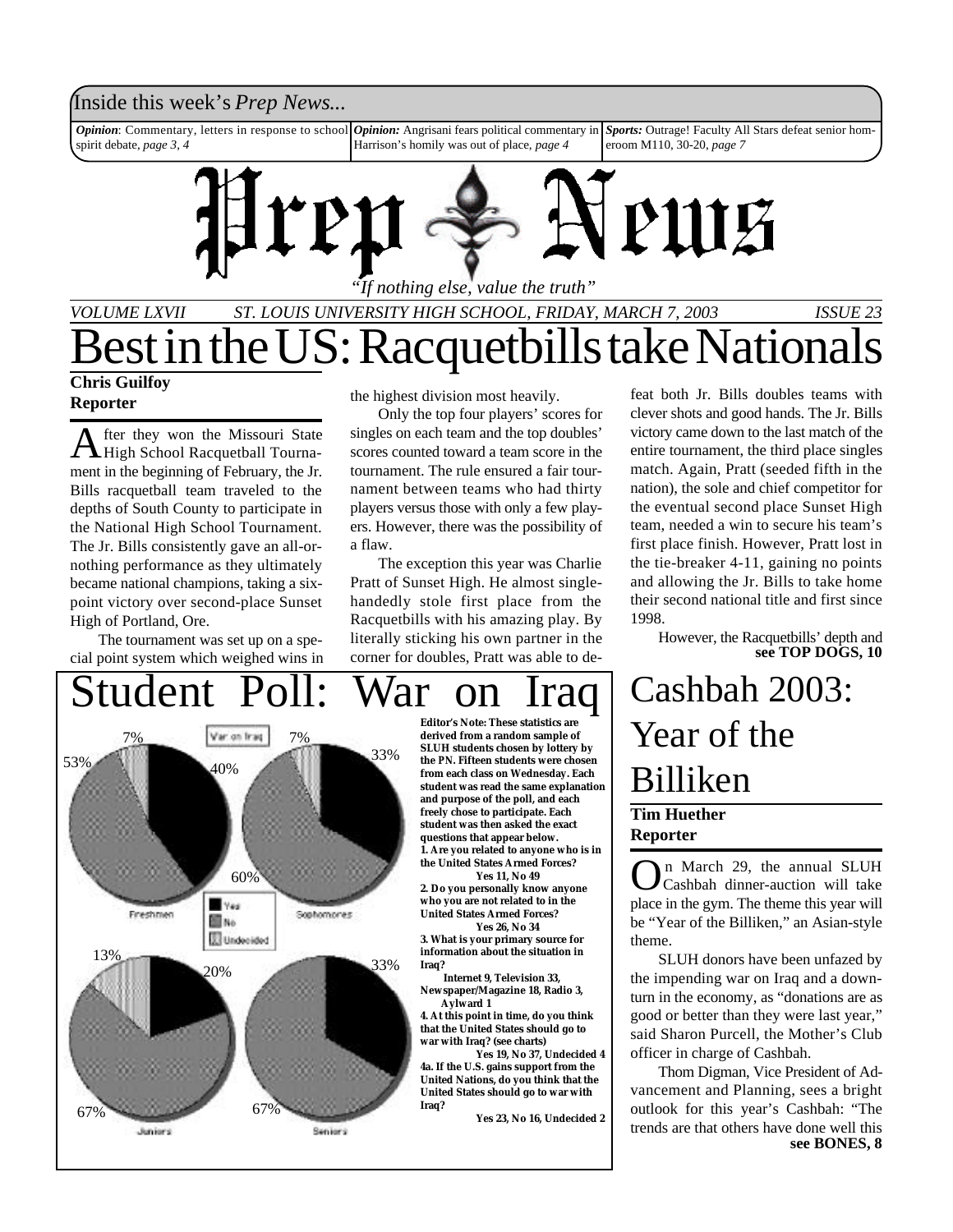# **News** March 7, 2003 JCO room closed after horseplay

## **Brian Kane Core Staff**

**D** uring last Friday's afternoon an-<br>nouncements, Assistant Principal for uring last Friday's afternoon an-Student Affairs Eric Clark reminded the student body that unscheduled periods are to be used for studying and announced that the Student Council office would remain closed to non-STUCO members indefinitely. The reason: horseplay between two non-STUCO students earlier in the day.

During last Friday's sixth period, several students with unscheduled periods were gathered in the STUCO workroom. Eventually, seniors Joe Neely and John Orbe began wrestling. "We weren't

fighting or anything serious," noted Neely.

"(Orbe) kind of picked me up," he went on. "I landed on my left shoulder and he landed on top of me."

Neely continued, "I knew something was wrong. I heard a loud pop (when I landed)." After a quick assessment of the situation, the group realized that Neely had dislocated his left shoulder.

Neely then sought the help of school nurse Scott Gilbert. When he could not find Gilbert, Neely considered attempting to pop his shoulder back into place by himself. Because he had recently been in the hospital for work on his right shoulder, he hoped to avoid returning by doing the work on his own. His friends convinced him that attempting to put the shoulder

# Seven students skip to attend Books not Bombs program

## **Geoff Stewart Reporter**

On Wednesday, seven students (six<br>
seniors and one junior) took a trip n Wednesday, seven students (six downtown for a student strike called "Books Not Bombs" that took place in the basement of a small bookstore at Washington and Tucker. The students who participated in the event were Nils Carlstedt, Alex Bayer, Matt DeCaro, Nick Engle, Casey Jovick, Matt Spaeth, and Geoff Stewart. The event included a number of speeches and workshops on topics from Iraqi sanctions to fair trade in Colombia.

Upon arrival, Spaeth said, "I didn't know what to expect. This is my first time doing anything like this." He later commented, "I've heard so much about Iraq on TV and in the news...I figured this would be a good way to hear both sides of the story."

Jovick could only exclaim, "This is awesome, dude!"

The guest speaker who addressed fair trade in Colombia, Elizabeth Madden, explained that fair trade would get rid of some "middle-men" and, in the

process, would allow better wages for workers in Colombia. She argued that fair trade is "an available and effective alternative to free trade." Madden also said that fair trade gives workers at least somewhat of a voice in the decision-making of labor and wages, unlike free trade.

Jamie Smith, another guest speaker, talked about independent media and the Do-It-Yourself style. Smith described "zines" as an "independent thought" on paper. She said that you can say anything you want in a zine and express yourself through a number of media. Many of the guys liked this workshop. It showed that one could express his or her views and present his or her stance in several ways, like in a poem or through visual art.

One of the coordinators of the event, Justin Stein, said that he hoped that this strike would be a way to get people involved with e-activism, alternative media education, and zines. The basic theme of the event was to have a constructive passion for something and to do it. The response of the students in attendance suggested that more particpation in events such as these by students in the SLUH community might occur in the future.

back into place without medical assistance would risk causing more damage to it.

Athletic Director Dick Wehner soon found out about the injury and told Neely to report to Clark. Neely's father came to school to drive him to the hospital, but the school called an ambulance to transport Neely to the emergency room.

While at the emergency room, doctors determined that the dislocation was the only injury Neely had suffered in the fall. It took two doctors to pop the shoulder back into place. According to Neely, at one point the doctors put his shoulder back into place but it popped out again. "So that wasn't very much fun," com-

**see STUCO, 11**

# Final Moscow exchange begins Saturday

## **Jonathan Kim Reporter**

This Saturday, SLUH students will his Saturday, SLUH students will change program with Moscow school #1253. Russian teacher Rob Chura has organized two Russian exchange opportunities for SLUH's Russian students each year for the past five years, but, after this year, SLUH will only exchange students with the St. Petersburg Physical Science School.

 The Russian exchange program began in 1988, when the Reagan Administration's State Department was promoting ways to start linkage programs between American and Russian high schools. Under a grant given by the State Department, SLUH paired up with #1253 for a yearly exchange, the only one SLUH conducted until 1997.

 In 1997, Chura felt that SLUH students needed more opportunities to participate in exchange programs. Since the Moscow student exchange took place in the spring, and thus wanted conflicts with **see RUSSO, 11**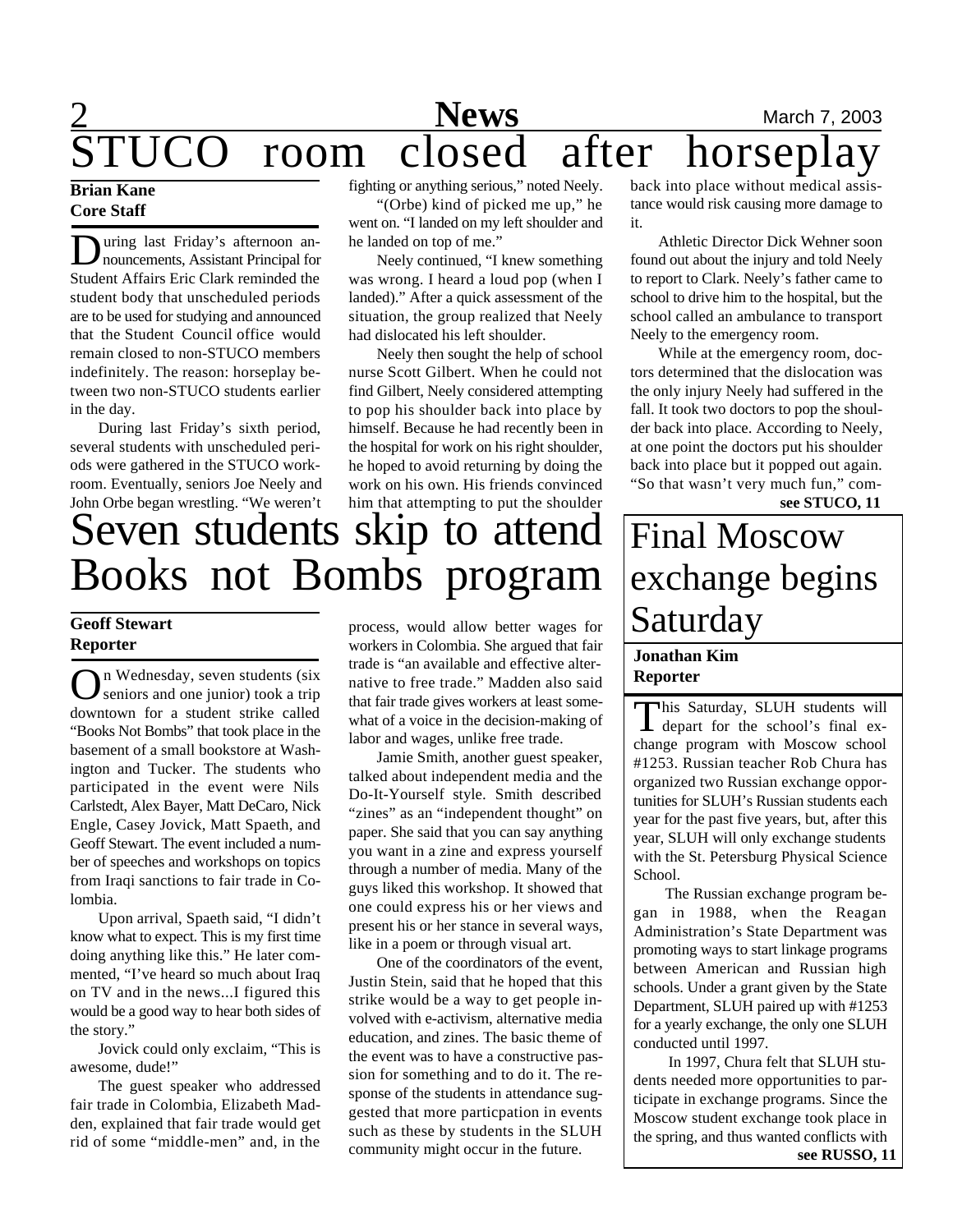# **March 7, 2003 Opinion** 3

# **COMMENTARY**

Take a deep breath: decline in spirit is overblown

## **Matt Hoffman Editor in Chief**

Like most students, I care deeply about St. Louis University High. I like this school. I want to go here. Most students invest themselves in the school, in sports, theater, STUCO, *Prep News*, or rigorous academic work. We do this because we care about our school and see some sort of value behind our activities. When I consider how much time many students devote to our school, I see spirit.

I also see spirit in the friendships I have made at SLUH, both with students and teachers. I feel at home when I'm at school. I enjoy talking, arguing, and laughing with the people I have befriended here. I enjoy being at school. I believe many students have similar sentiments.

So when Mike Lewis wrote that the administration is "tearing the heart out of St. Louis University High," I was surprised. The places where I see the most spirit have remained unchanged. A few minor things, such as the Valentine's Issue and STUCO

## LETTERS TO THE EDITOR Fox offers modest proposal to solve recent spirit woes

## To the Editor:

After reading Andrew Westlund's recent letter to the *Prep News* and the subsequent response from Mike Lewis, it occurred to me: "Yes, there has been a blatant and persistent attack on the halls of SLUH lately," or at least compared to the spirit-filled times of my freshman year. The editorial staff of the *Prep News* attempted to address the problem that Westlund and Lewis brought up, but I think that they were misguided in their attempt, for they falsely defined spirit, and they did not offer any plan of action. Regardless, though, the problem is undeniable.

We have waited too long while the administration has picked off our long-loved traditions one at a time. We can no longer deal with the oppression of "Big Brother" watching our every move. The administration has proven that they are out to get us, and we must fight back as their malevolence becomes more and more of a repressive force in our halls.

I have come up with a decently modest proposal for the students of SLUH to combat the attack against us. In considering what would be the most prudent plan of action and assessing the pros and cons of any sort of plan, I have found mine most virtuous and beneficial to the plight of the student body.

The genius of my plan comes in the way that it would work. I propose that we would create such a giant void of SLUH spirit that the halls would be so silent and abandoned that the admin

announcements, have changed, but these are certainly not the source of school spirit, not my spirit at least.

Then why have a few minor changes been blown out of proportion to seem as if they are drastic changes, crippling students' ability to have spirit? I suspect that, because students care so much about the school, they overreact when minor changes which might affect spirit are made. It is a good thing that students care about spirit. It shows that students care about their school.

But once things are in perspective, the changes that have been made really don't amount to much. The Valentine's Issue was cancelled, but students and teachers were being offended by cruel Valentines. STUCO announcements were cancelled, but STUCO still has plenty of outlets for their voice. Brigadiers have to wear shirts, but brigades still happen. Students are still allowed to attend sporting events. No new restrictions have been made on cheers. So while some feel that all of the little things amount to a big loss of spirit, these little things have not changed much about the everyday spirit-filled lives of most students.

# Victim of cargo pants temptations applauds their banishment

### To the Editor:

Hello. I am Peter Gosik, a junior here at Saint Louis University High, and I would like to take this opportunity to publicly applaud the administration's and, more directly, Dean of Students Mr. H. Eric Clark's, most recent mandate, namely the banning of cargo pants and fleece jackets starting in the coming 2003-2004 school year. The riddance of fleece jackets is a nobrainer, as they are currently a paradox of our handbook guidelines; fleeces are allowed, but jackets are not. Although I have personally witnessed Mr. Clark stating on numerous occasions that fleece jackets qualify as fleeces rather than jackets, I feel that this new clarification is a refreshing bit of consistency in a modern world to often wrought with contradiction and confusion. Personally, I don't see why we need fleeces or jackets or anything of that nature at all; who needs them in a school with such an efficient, effective, and evenly-distributed heating system such as our own? Not I!

**see FOX, 5 see GOSIK, 5** Of course, the real meat of the issue is the dissolution of cargo pants, an article of clothing that I can honestly say is the very scourge of my existence. As both a drug addict (and occasional dealer) and a notorious and prolific thief, I weep every night for my many crimes, wishing that there were some simple way that I could give up my life of deviance for one of virtue and piety. "If only I were forced to wear clothing prohibitive of my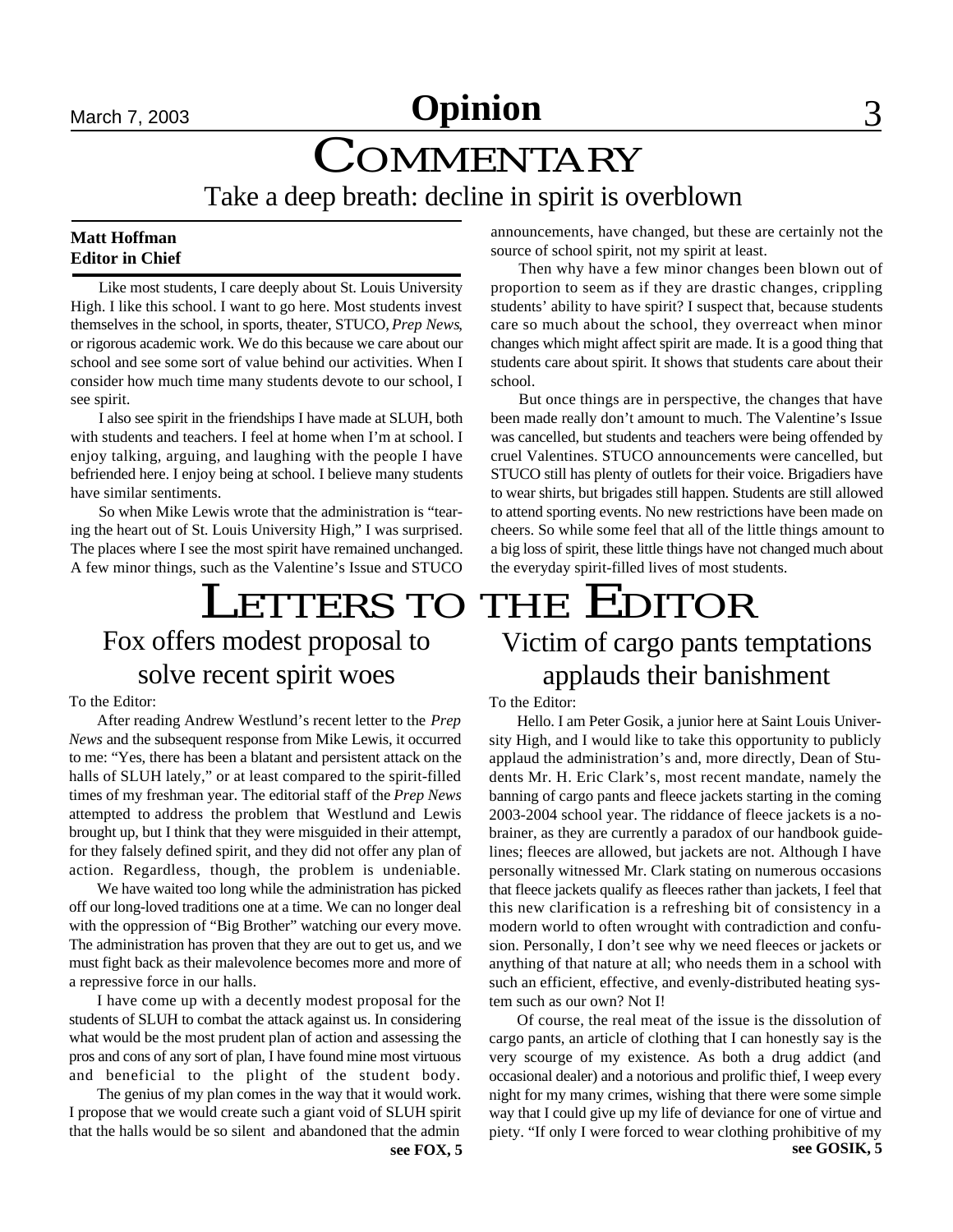## LETTERS TO THE EDITOR Sanders responds to spirit issue, reflects on his own SLUH experience

### To the Editor:

The topic of school spirit and censorship has been debated a lot in the SLUH community recently. I have been reading past articles and have come to see that SLUH's spirit, in its entirety, is not necessarily fading, but rather its means of outwardly expressing itself is being limited. Mr. Kesterson made a very important point through his letter last week, illustrating that the students are still displaying their spirit in ways such as cheering on the basketball team and entertaining the masses at the talent show.

I have found that one of the greatest things about being at SLUH is that our great spirit is demonstrated in so many ways: from sporting events to talent shows to classroom activities to service projects to when we are just with close friends or family. In my opinion, one of SLUH's greatest traits has always been its projection of spirit in traditional events, like STUCO, athletic, and theatre events. For me, it was SLUH's spirit at football and soccer games that I saw most when I was a little kid, that had the greatest influence on my decision to want to attend SLUH above any other high school.

I can clearly remember going to my cousin's Senior Follies production when I was in seventh grade and being awed by the sense of humor and togetherness of his senior class while they performed on stage. I heard stories from my older brother about Spirit Week, Belly Brigades, Spring Fling events, the cheering at SLUH games, Senior Follies, STUCO shenanigans, and a plethora of other happenings at SLUH.

My freshman year was absolutely amazing, finally having all of the things that I had heard so much about come to life and being part of it. And my senior year was the capstone to it all, being able to pass down all these great traditions to the underclassmen. True, not all of these things were always in the best taste, nor were things such as Belly Brigades or the Valentine's Issue tactfully done, but it was these things (done properly) that made my SLUH experience so great. SLUH is all about tradition, and I for one think that, if these traditions are taken away or censored, we are not only altering the types of things current and future Jr. Bills are involved in, thus changing the type of person future students will be, but also taking away what it means to be a true Jr. Billiken.

Steve Sanders, '02

## *Quote of the Week*

*"You want to know what I think of Charlie Kane? Well, I suppose he had some private sort of greatness but he kept it to himself. He never gave himself away. He never gave anything away." -Jedediah Leland, Citizen Kane*

Angrisani thinks Harrison's homily is incorrect place for political views

### To the Editor:

Let me start off by saying that this is in no way intended to attack anyone's personage, political views, or their rights to express them. As of late, I have been uncertain as to where I stand on the issue of Iraq. My bias often switches sides, but, more often than not, I tend to lean toward the U.S. taking action on Iraq.

With that stated, let me say that while I was not offended, I was both surprised at and disappointed in the homily given by Fr. Harrison during Wednesday's Mass. Although I disagree with ninety percent of what Fr. Harrison says most of the time I talk with him, I still hold the utmost respect for him and his right to state his beliefs. Some may say that during his homily he was doing nothing more than portraying the Catholic Church's stance on the imminent war with Iraq. With the Pope's having sent an envoy that day to speak with President Bush, Fr. Harrison or any priest had reason to mention something small and brief about the Church's position in their homily.

It is my opinion, however, that this is not the only thing he was trying to do. I feel that Fr. Harrison was, to some extent, using the forum of the Mass as a platform to convey his personal political views to the SLUH community. It is also my view that, if indeed this was the case, it was completely inappropriate. Priests within the Church have, for thousands of years, been able to give good, inspiring, and meaningful homilies on Ash Wednesday without subtly inserting their political views into their homilies. Surely it could have been done this week as well. While it was very closely tied to the Gospel reading, I feel that there were many other things the homily could have been about. It would not have struck a chord with me as much as it did if people were not so divided on this issue.

Most people know enough facts about the relationship of the U.S. with Iraq to form an opinion on the matter. I certainly could have gotten more out of a homily about how to live out my sacrifice for Lent than facts and figures which I can get from watching *The O'Reilly Factor* at night when I get home. The only forum in which personal political viewpoints should be made known, as they have a right to be, is one in which the opposing side is free to immediately respond in a rebuttal, and, in this instance, it was not. Even if the war supporters people were wrong, it would still be inappropiate to call them "hypocrites" to their faces without giving them a chance to respond immediately. The fact that we were not called to remember the ashes of the World Trade Center along with the ashes of Baghdad is further evidence that Fr. Harrison was portraying his personal views.

It is my sincere hope that this letter will cause no ill will towards anyone but only brings attention to a small issue which I believe needs to be looked at.

Matt Angrisani, '03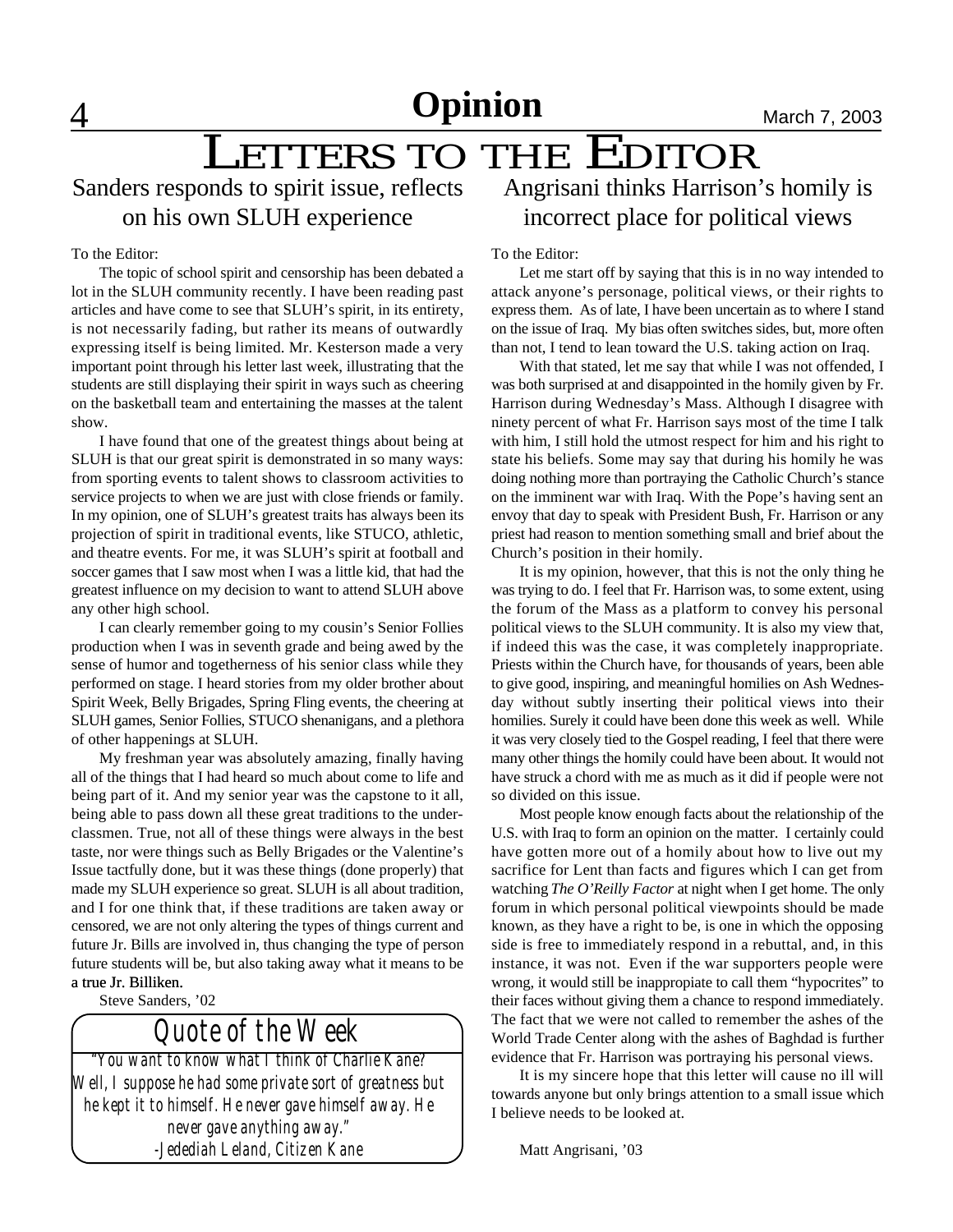## FOX  $(from 3)$

istration would no longer be blind to the importance of the traditions they are taking away.

My plan calls for the staging of a giant boycott of all SLUH sports by both fans and athletes. By having every player from every team quit and refuse to play, there would be no SLUH athletics and, thus no spirit. There would be no reason for pep rallies, no need for belly brigades, no need for STUCO-manufactured afternoon announcements. If the plan were carried out, there would not be any way to show any SLUH spirit, and the administration would have to recognize their folly, for it is the spirit in the halls that makes SLUH such a great place. If you don't agree, just think about it: the lack of SLUH spirit would cause moping beyond belief, and moping abounding in the halls would have a devastating effect on the number of applicants to SLUH, something the administration cannot afford to allow.

As in all wars (and this retaliation to the attacks on spirit would most certainly qualify as a war), there would have to be certain sacrifices. For one, athletes who put in much of their time and effort working to prepare for the season would be left with no way of utilizing said work. I would think that that is but a minor forfeiture in the allout retributive assault to regain our spirit.

Another sacrifice might come by way of disciplining any dissenters. Once the plan is in action, one might suspect that players who would not normally have made a team would try to cross over the lines and join a team, given their newfound chance to play. But insolence cannot be tolerated. Thus I would suggest that any scabs caught trying to play on a team would be rounded up and beaten with the "Spirit Fish." What better way to instill spirit into any scabs than by beating it into them? It would also convey the message to the administration that we mean business.

I think that the strength of my plan relies on the very fact that it would require the most unique showing of SLUH spirit to bring the students into a unified body. The aura of the SLUH spirit imparted in our protest would be a slap in the face of the administration's attempt to destroy it.

In its editorial last week, the *Prep News* staff seemed to suggest that SLUH spirit is present in any activity, not just sporting events and STUCO-sponsored functions. Please. When I want SLUH spirit, I want original and witty impersonations of Steve Nicollerat over the intercom five times a week. I want a jiggling gut with the words "Quban Missile" painted on it in my doorway every Friday. I want to read eight times in just one Valentine's Issue, "Dear Mr. Flanagan, What?!?!?! Love, your junior pre-calc class." I want my eardrums to ring with the rousing and patriotic cheer of "HEY VIANNEY, YOU SUCK!" that you can only hear at hockey games. So don't try to tell me that spirit lives on in other avenues of the SLUH culture because you have obviously misunderstood the meaning of supporting your school.

One might argue that there are more conciliatory, benevolent solutions than this plan. One might even argue that we need not defend our dwindling traditions,

but rather should try to come up with new ways to show spirit. In doing so, one would suggest that SLUH spirit is merely the manifestation of the creativity of the student. But I say to you that SLUH spirit has never been about creativity. It is about perfunctorily plodding through the precedents of previous classes.

Through the plan that I have outlined (and most convincingly at that, I would believe), I have offered a solution to the recent and continuing aggression of the administration. The plan would undoubtedly bring back the lost traditions. It would instill new life into the spirit-dwindling within our halls by bringing us all together. It would bring spirit to those who may have been lacking it, whether that comes through the aforementioned coming together, or through the power of the fish. The plan would require very little sacrifice. Most gratifyingly, though, it would lead to a triumph over the menacing and ill-intentioned administration.

It smells like victory indeed. Thank you.

Jim Fox, '03

## GOSIK

### (from 3)

vices!" I would wail. Now that I will no longer be allowed to wear cargo pants, with their tempting pockets of devilish utility, I can rest easy, knowing that normal trousers will cure me of all my ills. My one concern is that, due to my lot in life, I currently wear cargo pants exclusively and now must find new slacks, less abundant in these "pockets," or as they are known on the street, "p-hocks."

It is also important to note that in these times of unrest and homeland insecurity, cargo pockets make the concealment of a "dirty bomb" much easier. I am convinced that the removal of cargo pants will not only alleviate our issues with thievery and drug proliferation, but also ease all of our fears regarding terrorism. Code Red? Not without cargo pants!

To conclude: this is quite possibly one of the most brilliant policies ever to be put into place here at SLUH. I have no doubt that, once deprived of our receptacles for stolen goods, illicit substances, and/or weapons of terrorism, all related vices will disappear immediately from our community, or shall I say, our family. I applaud you, Mr. H. Eric Clark, and the entire administration, for your obvious concern for the student body's wellbeing. Some may view you as a distant administrator, but I can honestly say that I consider you something much closer, like a big brother.

Peter Gosik, '04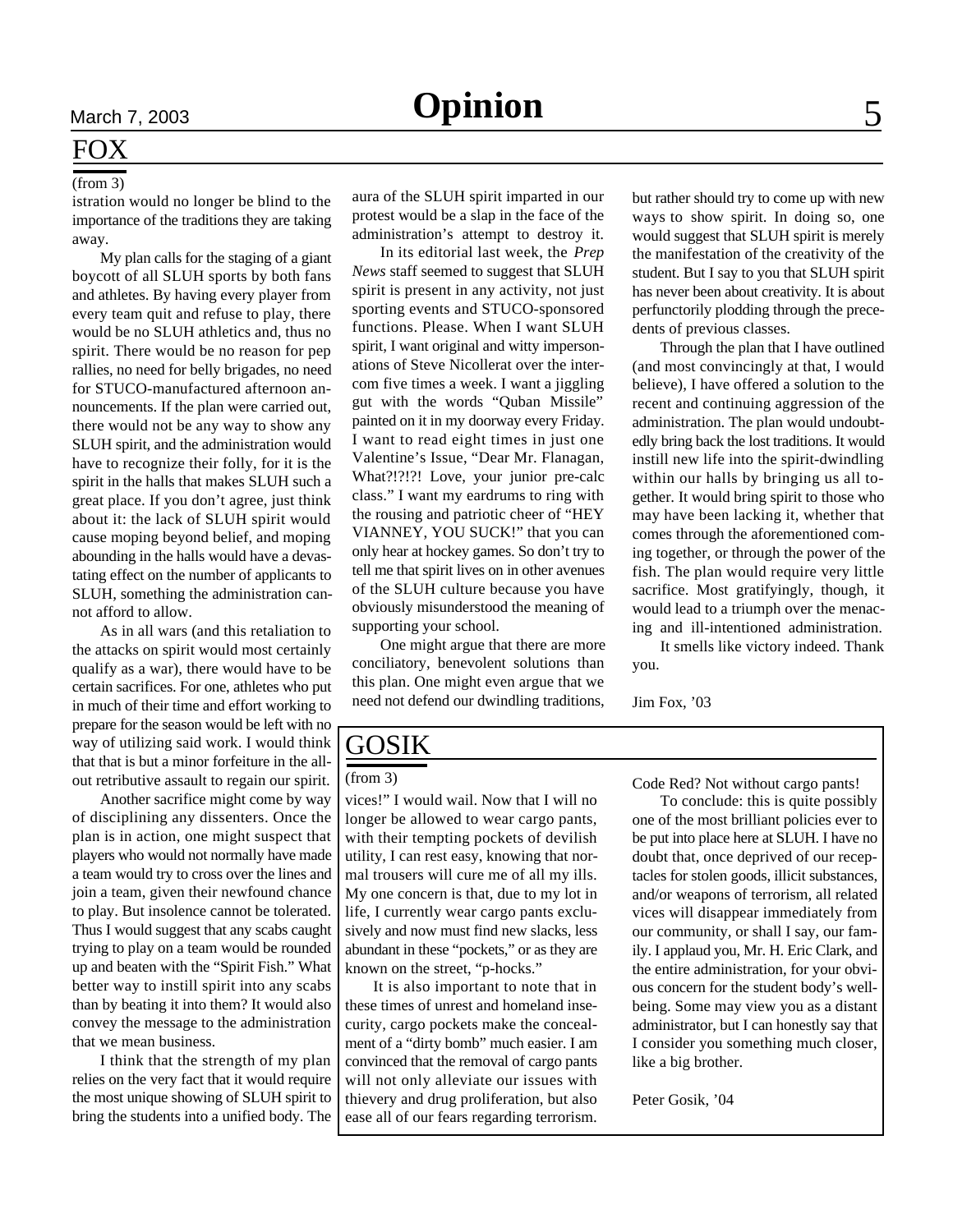# Cardboard Castles event cancelled

## **Brian S. Fallon Core Staff**

 $M$ hen many end their activities for the day, people often forget that there are thousands who have no home to which to return. Cardboard Castles is an organization that helps its retreatants discover what the homeless experience is like. This event, which was supposed to occur last Friday and Saturday, was cancelled due to inclement weather and frigid temperatures.

According to Pastoral Director Rob Garavaglia, who heads the group of SLUH students, "The reason (for the cancellation was) that we didn't want to compromise anyone's safety or health," **see POVERTY, 12**

# Archaeology class offered for summer '03

## **Tom Fontana Reporter**

This summer, history teacher Tom<br>Finan will bring the Summer Arhis summer, history teacher Tom chaeological Field School to SLUH students for the first time. So don your dapper fedora, equip yourself with a whip, and travel with him to explore the Temple of Doom (or a reasonable facsimile thereof).

Though this will be SLUH's first year in the program, it will mark the fifth year that area high school students have come together with university students and professors to tackle the daunting discipline of archaeology.

Finan commented that he has expressed "a side interest in archaeology" and has "always been interested in bringing (archaeology) to SLUH." When SLUH's two partners in this venture, St. **see MUCH SMALLER, 8**

# 6 **News** March 7, 2003 SLUH takes fifth at TEAI

## **Michael Leuchtmann Reporter**

**O**n Friday, Feb. 21, eight SLUH students waited with their coach, physics and geometry teacher John n Friday, Feb. 21, eight SLUH students waited with their Shen, at the Student Center of St. Louis Community College at Florissant Valley to enter into the TEAMS (Tests of Engineering Aptitude, Mathematics, and Science) competition. This team, composed of seniors Justin Luner, Mark Murphy, Michael Leuchtmann, Bob Purcell, Andrew Grass and juniors Bo Purcell, Joe Marincel, and Frank Havlak would end up finishing first in their division against schools in the region.

TEAMS is sponsored by JETS, the Junior Engineering Technical Society, a national non-profit education organization. The exam consists of two parts. Part I contains multiple choice objective questions which are scored on the day of the competition to determine the scores and standings for the competition on the state level and within divisions. Part II contains free response questions, based on the problems contained in Part I, that are to be graded for top teams in every state to rank the teams nationally after all competitions

have been completed. A few of the problems presented by the test were on engineering problems involved with roadway design, a spin ejection mechanism, and the cheese-making process.

Teams for the test are put into divisions based upon their school's admissions process, selective or open, and the number of students in grade 12. Because of the smaller senior class this year, the team dropped down into division six (class size between 101 and 250 students).

SLUH's team scored 58 points, beating out MICDS's Varsity A team and Lutheran South's team, who received scores of 56 and 45, respectively. Overall, Clayton High School took home the first place trophy with a score of 66, followed by Priory's JV and varsity teams and Ladue High School. Tied for fifth place overall for the region with SLUH was Clayton's Varsity B team. A varsity team is defined as a team includng only twelfth graders; junior varsity includes only ninth through eleventh.

"Many hours of sweat and hard work were not required for us to annihilate our rivals, MICDS," said Murphy about the fact that some of the members of the team **see JETS, 11**

# EDNESDAY



**Jeff Harrison, S.J., annoints Paul Sheridan's, S.J., forehead with ashes at Wednesday's Ash Wednesday liturgy.**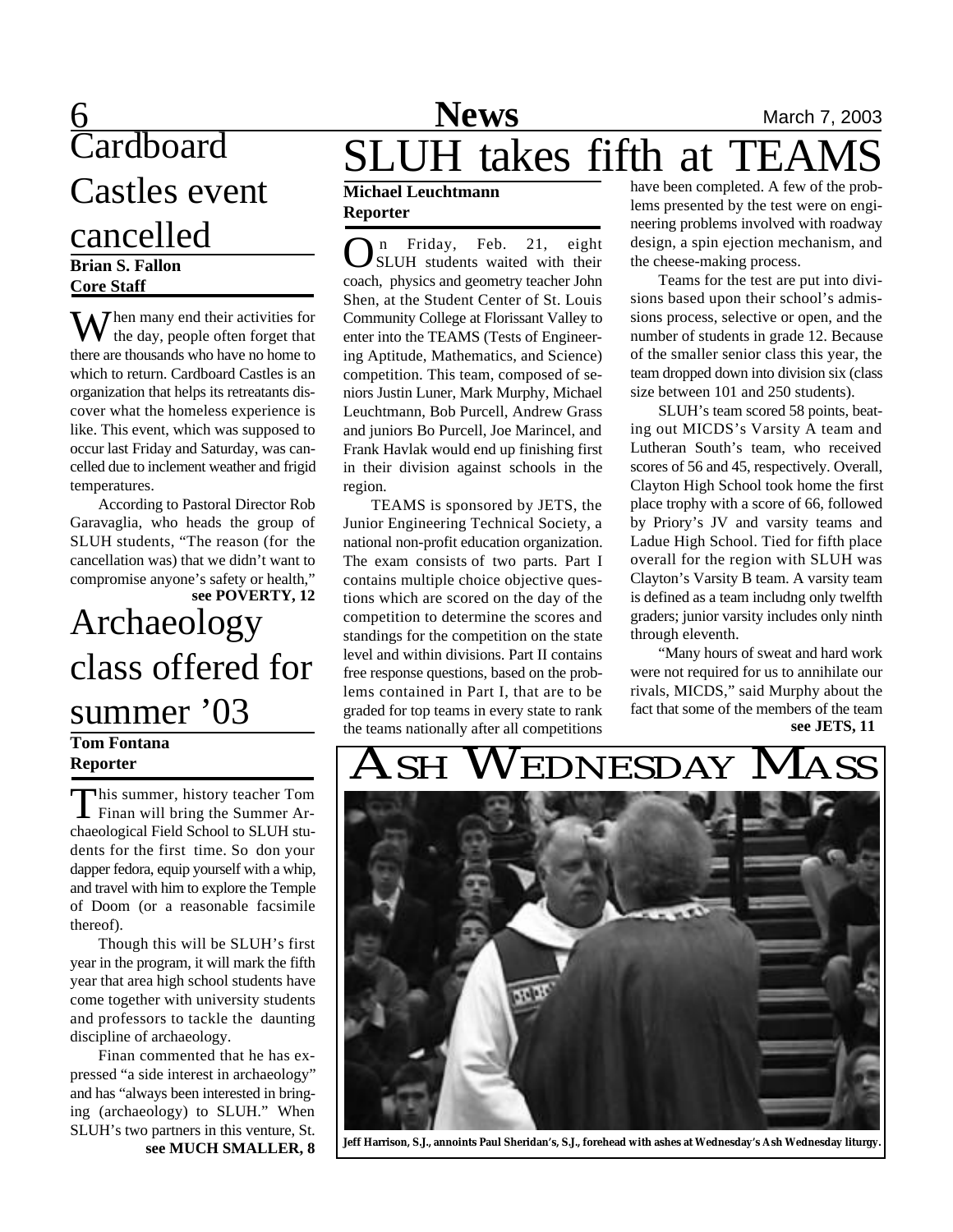## **Sports**

# March 7, 2003 **Sports** 7 Faculty All-Stars: Keeping the streak alive *Team practices for pickup games to ensure victory*

## **Tim Piechowski, David Mueller Sports Editor, Core Staff**

B All-Stars. The seniors will lose! Show ehold the greatness of the faculty your spirit and support the teachers. Watch the seniors lose—quack! God Bless us, everyone," screamed the faculty All-Stars, running through homerooms in the first faculty Spirit Brigade in nearly 20 years.

Last Friday at activity period, senior homeroom M110 faced this year's faculty All-Stars to determine who owned the title "Basketball Studs." The seniors came in with extra tenacity as they knew the faculty had already gone 3-0 versus the junior, sophomore, and freshman classes.

The faculty All-Stars took the game against the seniors 30-20 in a heavily contested match.

The game began with tedious perimeter passing as the seniors took the the faculty squad lightly.

 "They seemed scared to go in the lane," said Physics teacher Kent Kershenski.

Throughout the game the faculty chipped away at the seniors, frustrating them with smothering defense and a methodical half-court offensive gameplan.

Jason LaFlore said, "They kept their top five in the whole time; the slouches stayed on the bench."

While LaFlore may have been exaggerating, it was true that Stephen Casey and Tim O'Neil managed no more than a combined two minutes of playing time.

However, the faculty's plan of onlybest-players-play was not enough to keep the seniors out of the game. The seniors kept themselves close with clutch shooting from Dossie Jennings, who was shooting from Kansas.

"Dossie hit two NBA-range threes," Alex Lepp said.

Although the seniors never led, history teacher Dave Barton said, "I was a little worried when Dossie hit that first bomb. He can go on streaks...I don't think anyone else was worried, (nervous laugh) but I obsess about things."

There were several heated matches in the game, especially between LaFlore and theology teacher Tim Chik.

"I fouled Jason once, but I felt bad, so



**Jennings attempts to pass Kershenski.**

I apologized later," said Chik, with concern for his eternal salvation.

"He was all up in my face," LaFlore said of Chik's sinful defense.

"Tiny" Tim Chik brought a crutch to the game to lightly mock his diminutive stature and Dickensian nickname, but he nearly needed it after LaFlore broke his ankle several times.

Coach John Ross showed that he could play,as well as coach basketball, by hitting two threes in the game.

Jennings brought up another matchup, in ASC teachers Steven Casey and Chris Kellet. "Kellet and Casey were annoying. They don't know how to play, so they had to just go out there and bother people. They're menaces on the court."

The seniors had a dubious task in the game, as math teacher George Mills came out of faculty All-Star retirement and hit the boards hard during the game. The student team unanimously complained that his rec specs were a distraction to their own rebounding efforts.

The fiery Lepp showed his spunk on

the court in his throw-back volleyball style knee pads as he went sprawling to the floor and bounding out of bounds for every stray ball, or those in others' hands.

Mild controversy arose after the game when it was discovered that the faculty had been practicing for some time.

"We just get together for a few hours

on Sundays," said Barton. "Just some pick-up games. No big deal." "It's just to keep in shape,"

said Kershenski with laughably defensive seriousness. "It's not *practice*."

 The seniors were defeated by an appaling 30-20.

 "As a homeroom, we had an off day," Jennings said.

 The faculty also used its kindergarten antics to defeat the juniors 34-27, the sophomores 31-11, and the freshmen 36-18.

# *PN* Nightbeat DRUIDS DEFEAT CHAMINADE 17-15

On Thursday evening the rugby Druids took on Catholic school rival Chaminade at the Jewel Box in Forest Park. The Druids triumphed, 17-15, despite playing on a field which resembled a quagmire.

Ryan Weis scored first for the Druids. They led at half 12-5.

In the second half the Druids allowed Chaminade to close the score.

"We had a couple of penalties, a couple of knocks; we gave them the second half," captain Dave Byrns said.

Dan Lindsay from CBC scored the Druids final points.

Byrns described the scene, "We were right outside our twenty-two (meter line) and he kicked the ball and then picked up his own kick, ran down the field, and dove in for the try."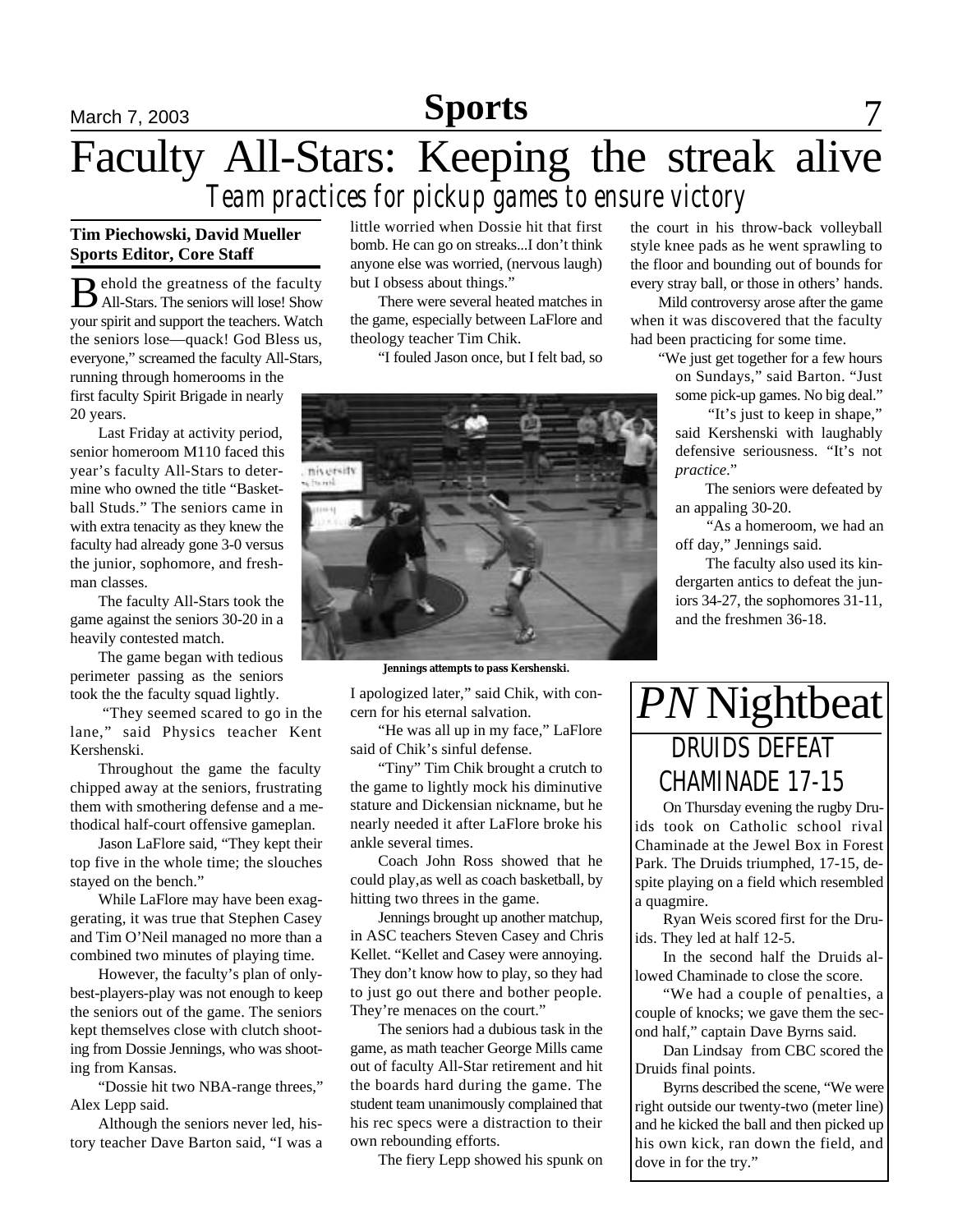# **8** Mews March 7, 2003 Speechbills finish 2nd in CISL finals MUCH SMALLER

## **J.R. Strzelec Reporter**

L ast Sunday, the SLUH speech team made its last caravan of the school year, heading to the Catholic Interscholastic Speech League (CISL) Finals at Incarnate Word Academy. At Finals, the top seven contestants in each of eight categories competed to determine the rankings for the 2002-'03 season.

SLUH had entries in every category, the result of a strong and balanced season. Selections ranged from the dramatic climax of Edward Albee's *Zoo Story* to the lighthearted children's parody *Kat Kong* to a five-minute scripted radio broadcast. According to moderator Kathryn Whitaker, "We did some of the finest work in years."

Though the team rankings would be based on total points accrued during the season, individual category rankings were strictly based on that day's perfomances. "I thought there was going to be a lot of

## BONES

year; most recently the Cor Jesu and St. Joe auctions surpassed the total money that was earned last year...As long as the work SLUH does is important to (alumni and parents), I believe that they will continue to support us."

The planning and work falls primarily on the Mother's Club. Putting the event together this year has posed few difficulties: "Everybody's been great and things have gone very smoothly," said Purcell. The Mother's Club annually begins work on the Cashbah in May and ends up recruiting about 450 volunteers. "They are a group of very special ladies," said Digman.

Cashbah generally brings in about \$300,000 to \$325,000 a year, all of which goes to "offset the expense of all students and to help to keep the tuition down for everybody," said President Paul Sheridan, S.J.

Proceeds are made in seven categories: the oral auction, the "silent sensation" auction, blackboard, homeroom baskets, certificates, the silent auction, and the price of admission.

pressure, but there really wasn't," said junior Kevin O'Brien.

SLUH's team came out of finals with three first-place trophies and two secondplace trophies, as well as a team trophy for second place in the league. Seniors Brandon Bieber and Alan Naylor won first place in Poetry and Prose Reading, respectively, and junior James Erler won first in Radio Broadcasting.

Second place trophies went to senior Brian Cunningham and junior Peter Gosik (Duet Acting), as well as to Kevin O'Brien (Storytelling).

Rival DeSmet took home first place in those categories not captured by SLUH, as well as the team championship. Rosati-Kain came in third place for team total.

While not bringing home a first-place win was disappointing, the speech team gave an admirable showing and, most importantly, were able to explore and learn about a variety of speaking and performance styles.

(from 1) Admission is the greatest source of revenue, bringing in an average of about \$160,000 a year, followed by the oral auction drawing (about \$130,000), homeroom baskets (\$26,000-\$30,000), silent sensation (\$27,000), blackboard items, (\$20,000), normal silent auction items (\$17,000), and finally gift certificate sales (an average of about \$12,000-\$15,000).

Another benefit of Cashbah, in addition to the funds it brings in to the school, is that, "It is the only time in the year that the whole school community comes together: students, parents, mothers, fathers, friends, corporations, all come together for a common purpose," said Sheridan.

In charge of the cleanup are the Father's Club, volunteer fathers and sons, the President's Ambassadors and their fathers, and the maintainance and custodian crews. According to Digman, the custodian and maintainance men "work like Trojans" and "make the Cashbah possible."

Large packages to be auctioned off include trips and tickets to Cardinal games against New York and Boston, a large armoir, a display case on a chest, a trip to the Daytona 500, and an array of jewlery.

## (from 6)

Louis Archaeology and the St. Louis Public School District, contacted Finan. He seized the opportunity to offer the course to SLUH students because he believed they have a "real motivation to learn (archaeology)."

The course will last six weeks—from June 16 to July 25—and will meet every weekday from 7:10 a.m. to 12:00 noon. The first week will consist of classes in a regular classroom setting, most likely at Gateway Tech. The remaining five weeks will be spent performing field work at an excavation site.

The 2003 site is located on Vulcan Street in the Carondelet neighborhood. The site was once the property of Henry Zeiss, a stonemason who employed many German immigrants. The site features two stone houses, an underground storage facility, and several undisturbed cisterns. The neighborhood was once home to Spanish and French Creole aristocrats and also featured a Native American population. The site offers an excellent glimpse into nineteenth-century life in one of St. Louis' first multiethnic neighborhoods.

The class is open to all grade levels, and the successful completion of the archaeology summer course qualifies as one year of social studies elective credit. Students must provide their own transportation to and from the class. Interested students should pick up an application from Finan in the Social Studies office. Applications are due April 1. All materials will be covered by a course fee that has yet to be determined.

Anyone interested can gain additional information at the St. Louis Archaeology website at http://www.digstlouis.com. St. Louis Archaeology is a non-profit organization dedicated to the investigation and excavation of St. Louis' ethnic neighborhoods to promote a deeper understanding of St. Louis' rich history. The Archaeological Institute of America, Washington University, St. Louis Public Schools, and the city of St. Louis support them in their quest to preserve St. Louis' cultural identity.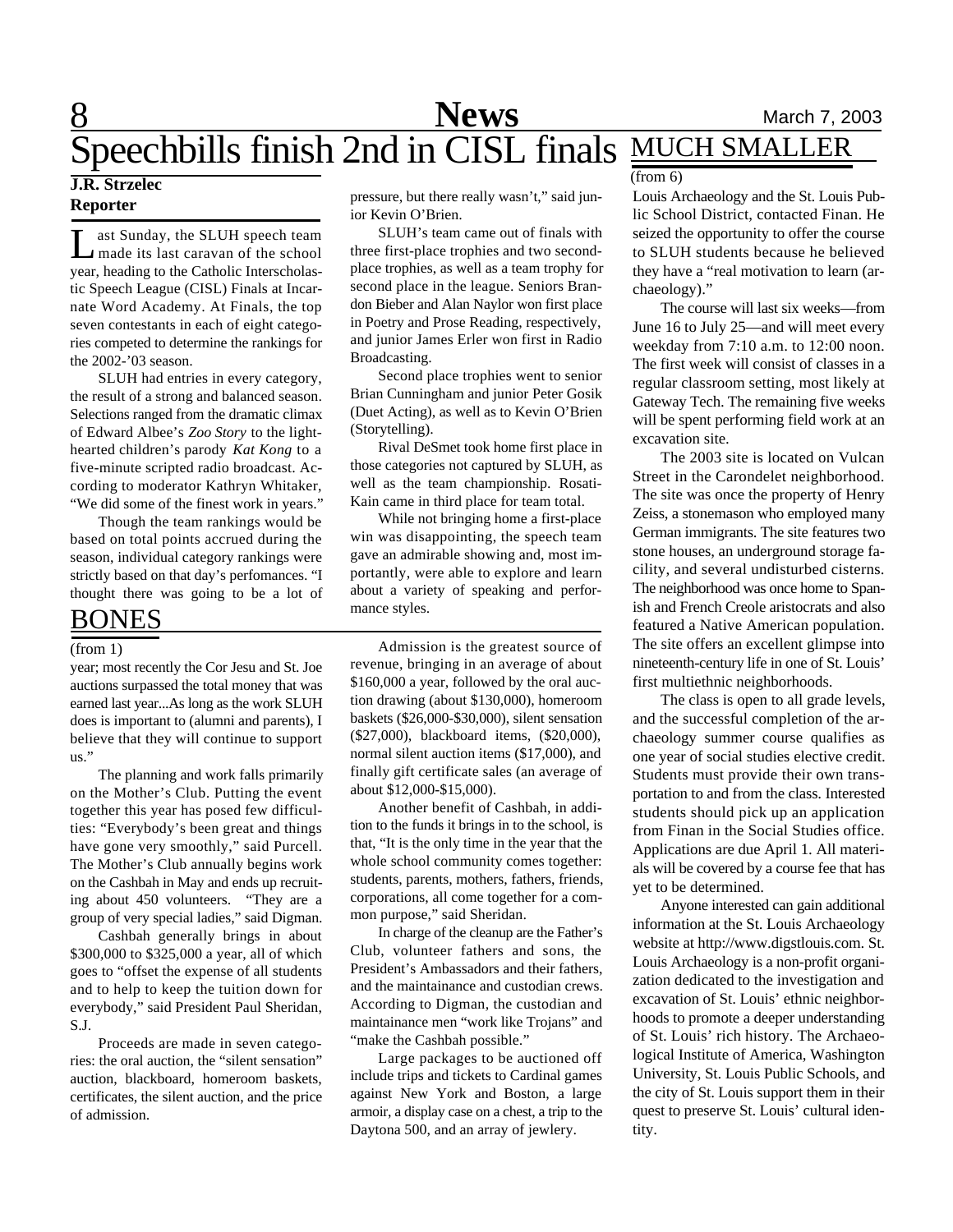## <u>March 7, 2003 **Sports** 9</u> TOP DOGS

determination not to give up was the key in their win. Pratt's play in singles and doubles was ultimately no match for the Jr. Bills' tenacity.

The sheer depth of the Jr. Bills was clearly shown through the final scorings for the team. The top four point-getters for singles count towards team points for a school. However, the Jr. Bills' depth was so great that ten players ended up filling those four spots. Junior Phil Mathews and

senior Chris Guilfoy both moved on from the beginning round of 256 players and finally lost in the round of 16 players, earning the team 48 points each.

For the other two spots, eight players were tied with 24 points. Sheer determination and depth were clearly shown as those eight players continued to fight and proved how it was not a fluke that the Racquetbills won Nationals.

As Mathews said, "The way our team played as a whole with some players moving farther than

expected really showed strong team depth."

Of the eight tied for the third and fourth spots, two were from this year's varsity team. Juniors Tom Carrow and Eric Weber won their first two matches to get to the round of 64, yet ended up losing.

Also losing in the round of 64 to give the team 24 points were Brian Kelly, Dan Uhrhan, sophomores Ryan Franklin and Eric Durban, and freshman Mike Guilfoy. Those players competed with determination in their matches and gave the team needed points to win the title.

Seeded tenth in the nation, Phil Mathews used his strong power to move past his weaker opponents into the round of 16. After getting a bye in the first round to move to the round of 128, Mathews then played three out-of-town opponents whom he handily defeated.

When he entered his round of 16

(from 1) match against seventh-seed Anthony Herrera of New York, Mathews met his match. Mathews lost his match 10-15, 9- 15. However, he gave Herrera his most difficult match thus far, as Herrera had only allowed three points at the most in one game during the tourney.

Mathews maintained an open mind during the tournament. He noted, "It was really exciting to compete with top players in the nation. I didn't know what to expect."



**Junior Tom Carrow kicks off a point with a serve.**

Although he didn't know what to expect, Mathews's performance and 48 points were what the Jr. Bills needed to win. Seeded eighteenth in the nation, Chris Guilfoy fought throughout the tournament with determination, only to lose to the best. Guilfoy finally lost in the round of 16 to Ben Croft, who ultimately took second place in the nation. However, losing in the round of 16, captains Guilfoy and Mathews earned the majority of the 156 points needed for the title.

Junior John Reagan was another one of the four point-scorers, winning fourth place in the blue division. After breaking his right hand in January and playing with his left thereafter, Reagan was back to his usual right-handed play during Nationals. His quick, soccer-like skills and determination kept his game running, until he was finally stopped by CBC's top seed Mike Wyland in the third place match of blue.

Two other junior varsity players who came out with unexpected wins were sophomores Pat Corcoran and Joe Lorenz. Corcoran took second place in the red division, losing in the finals to John Donovan of Kirkwood 15-3, 15-2. Joe Lorenz was the third place winner in the red division as he won 15-13, 8-15, 11-8 against Eric Li, a varsity player from Parkway West. Corocoran and Lorenz both received medals for their wins in red, along with Guilfoy, Brand, Mathews, and

> Carrow for their doubles wins, and John Reagan for his fourth place in blue.

> JV-17 star Mike Grosch played in his last match as a Jr. Bill against an opponent attired in a "fun" fashion. As Grosch lost to the sixth seed in the nation, Shane Karmelin, it was more of an entertaining game as Karmelin wore a skirt in the match. Apparently, Karmelin had lost a bet to a friend over the weekend and had to wear a skirt in his match.

> In the doubles tournament, State champs Jon Mills and Tony Sneed had a

rough outing. After winning due to forfeit, they had to play the number-one seeded team from Beaverton, Ore., and ultimately lost in a heart-breaker.

Even though they had a tough tournament, the doubles team still played amazingly all year and really helped the team compete well in State. The determination and heart of Sneed and Mills will always be remembered as they were the fire of the Racquetbills' spirit.

Seeded second in the doubles tournament, Guilfoy and Mike Brand cruised past a JV Kirkwood team, the SLUH Weber/Reagan doubles team, and a Beaverton, Ore. team until they finally lost in the semifinals to Charlie Pratt and his corner-hidden partner.

Brand and Guilfoy ended up taking third in the tourney by defeating the top two players of Kirkwood in a quick match. **see SUPREME, 10**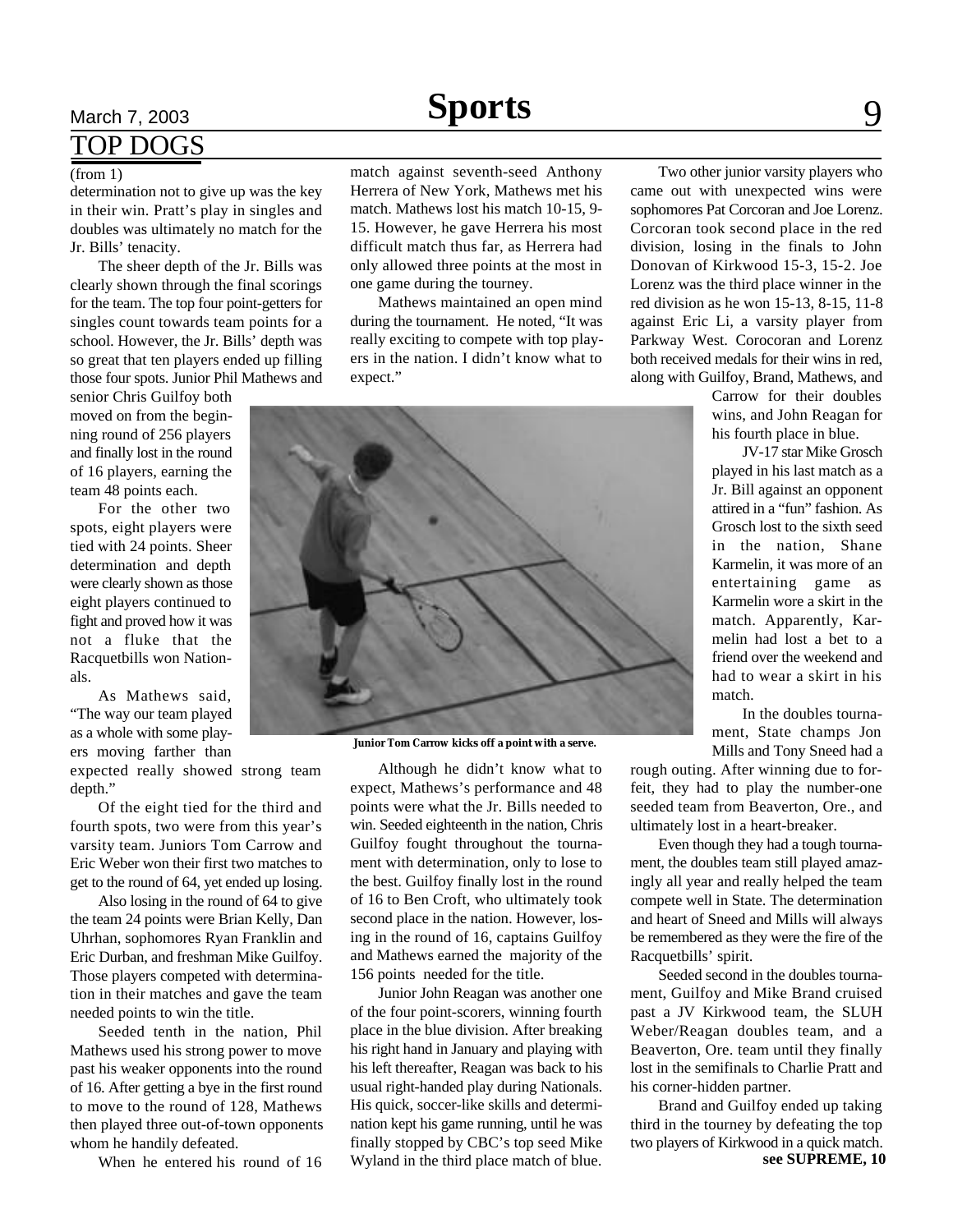# 10 **News** March 7, 2003 SUPREME

### (from 9)

Brand said of the third place finish, "(Guilfoy) and I practiced together once before the tourney; to get the two-seed spot and to take third in the nation in doubles was far beyond any of my expectations."

Juniors Phil Mathews and Tom Carrow earned the team a needed 60 points by taking second place in the doubles tourney. A good combination, Mathews and Carrow won four matches before their loss in the finals to Pratt's team. With Carrow's amazing dives and pinch shots and Mathews's rollout kills, this doubles team cruised to the finals and took second place, losing 15-11, 7-15, 8-11.

Carrow really stepped up his doubles play during the tournament. There were many shots that he twisted and turned just to make it to the front wall. Like a cat pawing at a little ball, Carrow's reflexes brought forth many unexpected shots to help the doubles team earn second place. The second-place win was an even more important one because it gave the Racquetbills the final points needed to become national champions for the second time since 1998.

Coach Joe Koestner was most impressed with his team's depth, determination, and ability to keep fighting and never give up. Said Koestner, "The one key to our win was the extraordinary depth that was added to our team."

What was even more impressive was the upperclassmen's spirit and abilities passed down to the underclassmen. Koestner noted that the reason the U. High continually performs well, year after year, is due to "the upperclassmen sending down a fire of energy. The underclassmen get that burn and then their play improves tremendously faster than it seems to happen to the other teams."

The Jr. Bills look to be in an even better position next year, losing only half of their varsity squad. Many freshmen and sophomores are emerging from the ranks, so look out for another strong season next year.

Koestner summed up the year, saying, "Those racquetball players sure had that tenacity. Way to go, national champs."

## ANNOUNCEMENTS

 Upward Bound, SLUH's summer program in study skills for seventh-grade boys, needs one or two counselors for the 2003 session (Class of 2004, at the youngest). Hours are approximately 7:50 to 2:30 from June 12 through July 17. We are looking for applicants who have a record of devotion to learning and diligence, academic and otherwise. They should also have a personality likely to inspire seventh-grade boys to study diligently in the summer. Contact Mr. Hussung for further details and an application.

BY THE NUMBERS

BLOOD DRIVE

St. Louis' **only** weekly high school newspaper. *prepnews@sluh.org P N= rep www.sluh.org ews*

Volume LXVII, Issue 23

**Editor in Chief**: Matt Hoffman **Sports Editor**: Tim Piechowski **Editors**: Denis Agniel, Geoff Brusca **Core Staff**: Nick Odem, Greg Fox, Brian Fallon, Pat Stephens, David Mueller, Brian Kane, Patrick Meek, Dan Sinnett **Reporters**: Tom Fontana, Chris Guilfoy, Jon Kim, Mike Leuchtmann, J.R. Strzelec, Tim Huether **Computer Consultant**: Mr. Bob

Overkamp, Mr. Tim Rittenhouse **Moderator:** Mr. Steve Missey **Advisor:** Mr. Frank Kovarik

**Masthead Design**: Rachel Marling The *Prep News* is a student publication of St. Louis University High school. Copyright ©2003 St. Louis University High School *Prep News.* No material may be reprinted without the permission of the moderators and editors.

**Nic Rottler gives blood at Thursday's blood drive.**

 pints collected pints declared unusable donations deferred gallons of lemonade drunk bags of chips eaten bags of cookies eaten STUCO blood drive shirts given away students who did not get a shirt but were promised "something with blood on it" faintings **12** stitches STUCO members who skipped school all day *Billy Madison* movie watched by STUCO members *Seinfeld* episodes watched by STUCO members jealous newspaper staff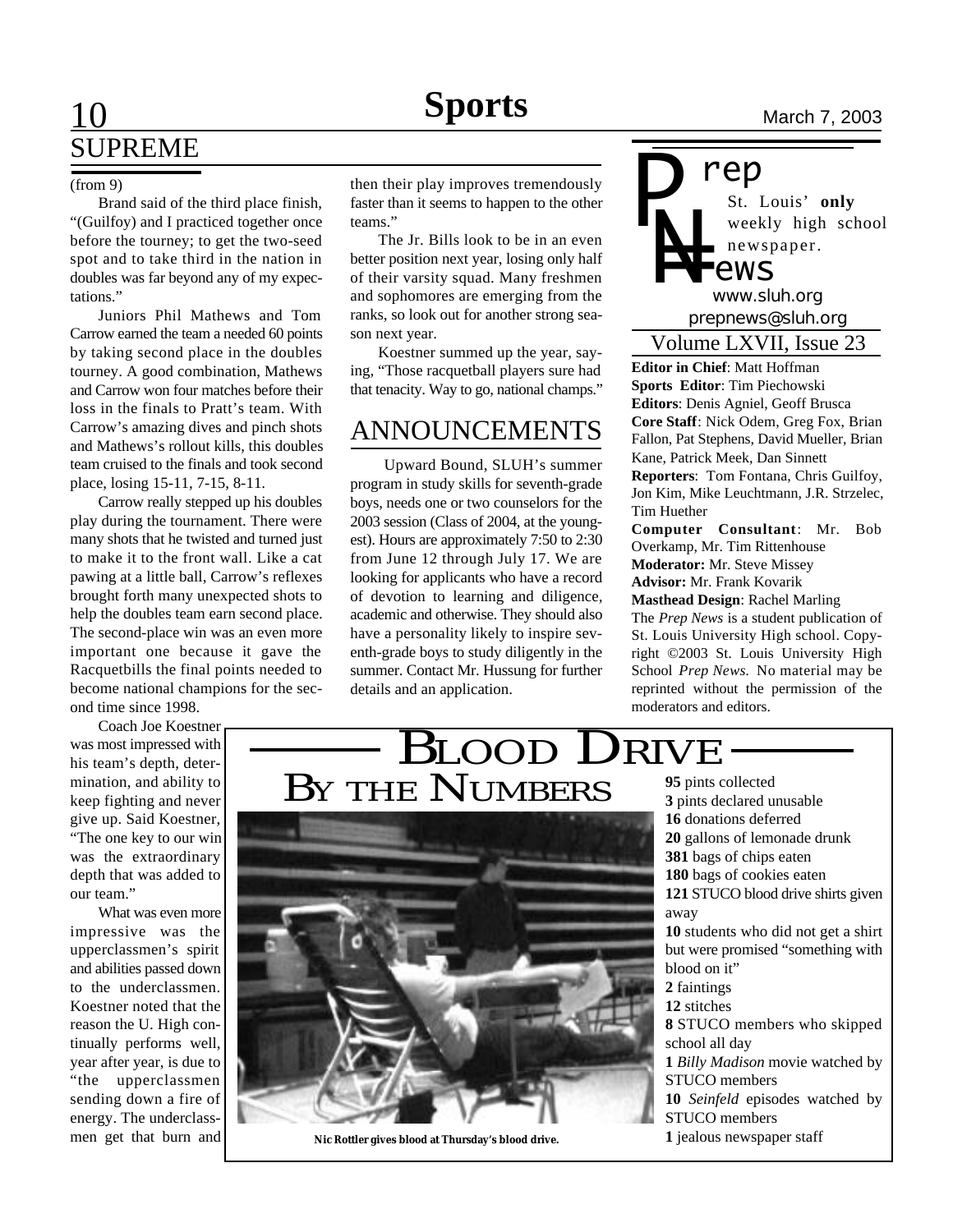## RUSSO

## (from 2)

school and family activities, Chura wanted to create another, more convenient exchange program. Chura, who lived in St. Petersburg for two years before coming to SLUH, contacted St. Petersburg Physical Technical School to start another program, thus beginning an alternate exchange opportunity in the summertime.

 However, having two exchange programs a year has been less effective than Chura had hoped. Since the two smaller exchange programs could be combined into a single larger trip diminishing planning complications, Chura decided to cancel one of the trips. The summer program was the more logical exchange to keep because students do not have to worry about falling behind academically, and conflicts are less likely to occur in the summer.

Furthermore, the St. Petersburg school fits SLUH's academic needs more closely than Moscow's #1253. Since #1253 is a specialized English language

## STUCO

### (from 2)

mented Neely. The doctors succeeded on their second attempt.

STUCO President Casey Barrale commented on the irony of the situation, saying, "Maybe three minutes before (Neely's) injury, I came in (to the STUCO workroom). Two other students were wrestling, and I was like, 'You guys need to stop before somebody gets hurt.' And Neely's the one that said, 'Nobody's going to get hurt.' And then I leave, and, pretty much two or three minutes later, Neely's hurt."

As a result of the incident, Clark has closed the STUCO office to non-STUCO members indefinitely. At this time, he has not considered a time when it might be reopened to the student body, although Barrale suspects that it will remain closed until at least the end of this school year.

"Good things have come out of it," noted Barrale. "It's a lot easier for us to function without non-STUCO members getting in the way or distracting us."

speaking English, SLUH students found that the Russian students' English proficiency outmatched their own mastery of Russian, eventually causing SLUH students to speak more English than Russian.

 The St. Petersburg school, on the other hand, is primarily a science and math academy, and therefore its students are more willing to speak Russian with the visitors. Since this environment is more conducive to speaking Russian, SLUH students would benefit more in a program with the St. Petersburg school.

Chura emphasized that the Russian program will always have an exchange program: "The Russian program for fifteen years has had an exchange program. In the last five years, we have had two programs to see if two programs fit us. This change is not because of disinterest or that the Russian program is suffering, but, since two programs do not fit us well, the Russian program is reverting back to the original form."

## **JETS**

were added just a couple of days before the competition and not all had prepared for the event.

"Given our lack of preparation and our competition having had sessions to prepare or classes devoted specifically to the topic, we did well," said Shen.

The team also used their calculators to make wild guesses. Luner said, "Some of our success has to be attributed to the random integer function of the TI-83, which got us through some of the multiple choice problems."

## ANNOUNCEMENTS

Two host families needed.

SLUH is looking for two families to host two Colombian students. They will spend the Fall Semester, 2003, studying at SLUH. If you are interested or want more information, please contact Mr. Merriott at 531-0330 ex. 141.

Barrale also believes that this change allows the room to serve its duty as an office rather than a student lounge.

Neely is currently going through rehabilitation on the shoulder three days a week. He returned to school on Wednesday.

# AMERICAN MATHEMATICS COMPETITION QUALIFIERS\*

ANDY ZHU JOE MARINCEL CHRIS LUTH FRANK HAVLAK **JOE THOMAS** TIM FRIESE JUSTIN LUNER MIKE LEUCHTMANN CHRIS WAGNITZ RYAN GOLDBERG TOM MARTIN DAN MCDOUGELL DAVE ZYCHINSKI MARK MURPHY

DENIS AGNIEL JOHN BLOCK NICK SPEISER DAN GRAVLIN PAT HOGAN CARL THOMPSON MATT KILLIANY PAUL GEORGE PAT LYONS NICK ODEM DAN FLANAGAN **JIM FOX** ROB RYAN LU WANG

\*Juniors and Seniors listed in descending order by score